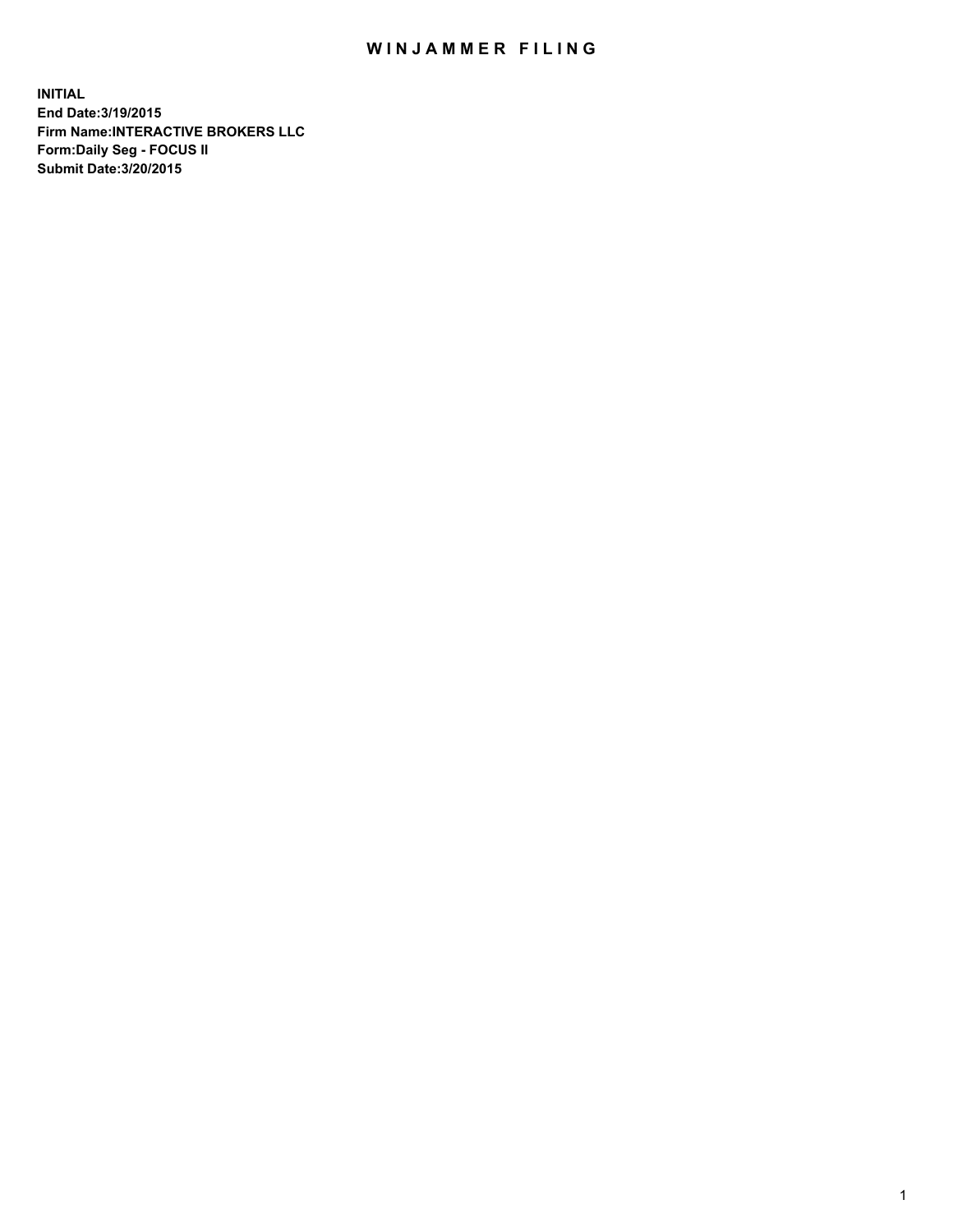## **INITIAL End Date:3/19/2015 Firm Name:INTERACTIVE BROKERS LLC Form:Daily Seg - FOCUS II Submit Date:3/20/2015 Daily Segregation - Cover Page**

| Name of Company<br><b>Contact Name</b><br><b>Contact Phone Number</b><br><b>Contact Email Address</b>    | <b>INTERACTIVE BROKERS LLC</b><br><b>Michael Ellman</b><br>203-422-8926<br>mellman@interactivebrokers.co<br>$m$ |
|----------------------------------------------------------------------------------------------------------|-----------------------------------------------------------------------------------------------------------------|
| FCM's Customer Segregated Funds Residual Interest Target (choose one):<br>a. Minimum dollar amount: ; or | $\overline{\mathbf{0}}$                                                                                         |
| b. Minimum percentage of customer segregated funds required:% ; or                                       | 0                                                                                                               |
| c. Dollar amount range between: and; or                                                                  | 155,000,000 245,000,000                                                                                         |
| d. Percentage range of customer segregated funds required between:% and%.                                | 0 <sub>0</sub>                                                                                                  |
| FCM's Customer Secured Amount Funds Residual Interest Target (choose one):                               |                                                                                                                 |
| a. Minimum dollar amount: ; or                                                                           | $\overline{\mathbf{0}}$                                                                                         |
| b. Minimum percentage of customer secured funds required:% ; or                                          | 0                                                                                                               |
| c. Dollar amount range between: and; or                                                                  | 80,000,000 120,000,000                                                                                          |
| d. Percentage range of customer secured funds required between:% and%.                                   | 0 <sub>0</sub>                                                                                                  |
| FCM's Cleared Swaps Customer Collateral Residual Interest Target (choose one):                           |                                                                                                                 |
| a. Minimum dollar amount: ; or                                                                           | $\overline{\mathbf{0}}$                                                                                         |
| b. Minimum percentage of cleared swaps customer collateral required:% ; or                               | $\overline{\mathbf{0}}$                                                                                         |
| c. Dollar amount range between: and; or                                                                  | 0 <sub>0</sub>                                                                                                  |
| d. Percentage range of cleared swaps customer collateral required between:% and%.                        | 0 <sub>0</sub>                                                                                                  |
| Current ANC:on                                                                                           | 2,634,840,673 19-MAR-2015                                                                                       |
| <b>Broker Dealer Minimum</b>                                                                             | 263,606,085                                                                                                     |
| Debit/Deficit - CustomersCurrent AmountGross Amount                                                      |                                                                                                                 |
| Domestic Debit/Deficit                                                                                   | 2,942,278                                                                                                       |
| Foreign Debit/Deficit                                                                                    | 5,855,1020                                                                                                      |
| Debit/Deficit - Non CustomersCurrent AmountGross Amount                                                  |                                                                                                                 |
| Domestic Debit/Deficit                                                                                   | 0 <sub>0</sub>                                                                                                  |
| Foreign Debit/Deficit                                                                                    | 0 <sub>0</sub>                                                                                                  |
| Proprietary Profit/Loss                                                                                  |                                                                                                                 |
| Domestic Profit/Loss                                                                                     | $\overline{\mathbf{0}}$                                                                                         |
| Foreign Profit/Loss                                                                                      | $\underline{\mathbf{0}}$                                                                                        |
| Proprietary Open Trade Equity                                                                            |                                                                                                                 |
| Domestic OTE                                                                                             | <u>0</u>                                                                                                        |
| Foreign OTE                                                                                              | <u>0</u>                                                                                                        |
| <b>SPAN</b><br><b>Customer SPAN Calculation</b>                                                          |                                                                                                                 |
| Non-Customer SPAN Calcualation                                                                           | 1,266,301,329<br>18,678,408                                                                                     |
| Proprietary Capital Charges                                                                              |                                                                                                                 |
| Minimum Dollar Amount Requirement                                                                        | <u>0</u><br>20,000,000 [7465]                                                                                   |
| Other NFA Dollar Amount Requirement                                                                      | 22,105,577 [7475]                                                                                               |
|                                                                                                          |                                                                                                                 |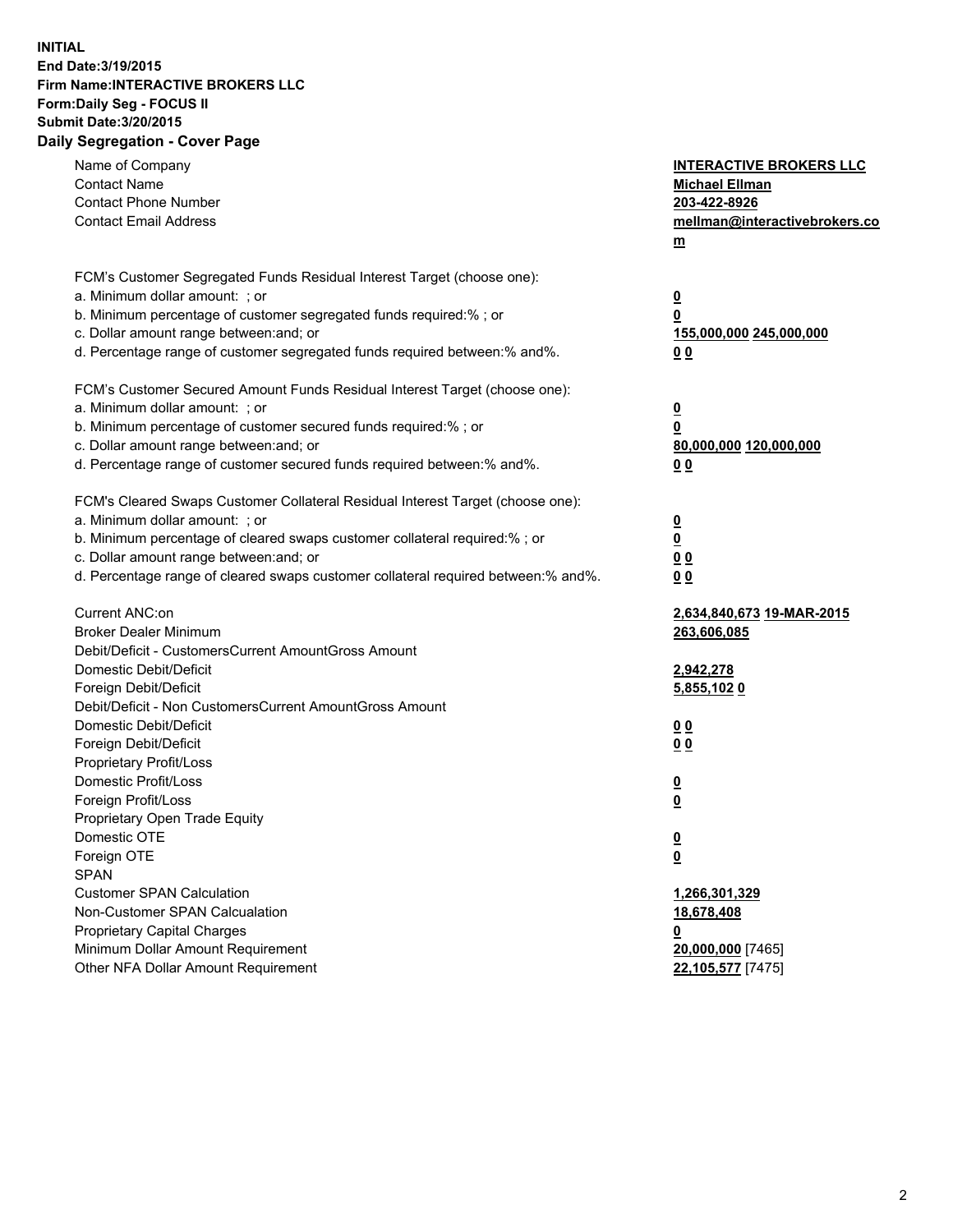## **INITIAL End Date:3/19/2015 Firm Name:INTERACTIVE BROKERS LLC Form:Daily Seg - FOCUS II Submit Date:3/20/2015 Daily Segregation - Secured Amounts**

|     | Foreign Futures and Foreign Options Secured Amounts                                         |                                   |
|-----|---------------------------------------------------------------------------------------------|-----------------------------------|
|     | Amount required to be set aside pursuant to law, rule or regulation of a foreign            | $0$ [7305]                        |
|     | government or a rule of a self-regulatory organization authorized thereunder                |                                   |
| 1.  | Net ledger balance - Foreign Futures and Foreign Option Trading - All Customers             |                                   |
|     | A. Cash                                                                                     | 412,066,645 [7315]                |
|     | B. Securities (at market)                                                                   | $0$ [7317]                        |
| 2.  | Net unrealized profit (loss) in open futures contracts traded on a foreign board of trade   | 11,821,257 [7325]                 |
| 3.  | Exchange traded options                                                                     |                                   |
|     | a. Market value of open option contracts purchased on a foreign board of trade              |                                   |
|     |                                                                                             | 198,583 [7335]                    |
|     | b. Market value of open contracts granted (sold) on a foreign board of trade                | -93,520 [7337]                    |
| 4.  | Net equity (deficit) (add lines 1.2. and 3.)                                                | 423,992,965 [7345]                |
| 5.  | Account liquidating to a deficit and account with a debit balances - gross amount           | 5,855,102 [7351]                  |
|     | Less: amount offset by customer owned securities                                            | 0 [7352] 5,855,102 [7354]         |
| 6.  | Amount required to be set aside as the secured amount - Net Liquidating Equity              | 429,848,067 [7355]                |
|     | Method (add lines 4 and 5)                                                                  |                                   |
| 7.  | Greater of amount required to be set aside pursuant to foreign jurisdiction (above) or line | 429,848,067 [7360]                |
|     | 6.                                                                                          |                                   |
|     | FUNDS DEPOSITED IN SEPARATE REGULATION 30.7 ACCOUNTS                                        |                                   |
| 1.  | Cash in banks                                                                               |                                   |
|     | A. Banks located in the United States                                                       | 55,573,771 [7500]                 |
|     | B. Other banks qualified under Regulation 30.7                                              | 0 [7520] 55,573,771 [7530]        |
| 2.  | Securities                                                                                  |                                   |
|     | A. In safekeeping with banks located in the United States                                   | 328,696,306 [7540]                |
|     | B. In safekeeping with other banks qualified under Regulation 30.7                          | 0 [7560] 328,696,306 [7570]       |
| 3.  | Equities with registered futures commission merchants                                       |                                   |
|     | A. Cash                                                                                     | $0$ [7580]                        |
|     | <b>B.</b> Securities                                                                        | $0$ [7590]                        |
|     | C. Unrealized gain (loss) on open futures contracts                                         | $0$ [7600]                        |
|     | D. Value of long option contracts                                                           | $0$ [7610]                        |
|     | E. Value of short option contracts                                                          | 0 [7615] 0 [7620]                 |
| 4.  | Amounts held by clearing organizations of foreign boards of trade                           |                                   |
|     | A. Cash                                                                                     | $0$ [7640]                        |
|     | <b>B.</b> Securities                                                                        | $0$ [7650]                        |
|     | C. Amount due to (from) clearing organization - daily variation                             | $0$ [7660]                        |
|     | D. Value of long option contracts                                                           | $0$ [7670]                        |
|     | E. Value of short option contracts                                                          | 0 [7675] 0 [7680]                 |
| 5.  | Amounts held by members of foreign boards of trade                                          |                                   |
|     | A. Cash                                                                                     | 130,226,537 [7700]                |
|     | <b>B.</b> Securities                                                                        | $0$ [7710]                        |
|     | C. Unrealized gain (loss) on open futures contracts                                         | 16,489,009 [7720]                 |
|     | D. Value of long option contracts                                                           | 198,577 [7730]                    |
|     | E. Value of short option contracts                                                          | -93,517 [7735] 146,820,606 [7740] |
| 6.  | Amounts with other depositories designated by a foreign board of trade                      |                                   |
| 7.  |                                                                                             | $0$ [7760]                        |
|     | Segregated funds on hand                                                                    | $0$ [7765]                        |
| 8.  | Total funds in separate section 30.7 accounts                                               | 531,090,683 [7770]                |
| 9.  | Excess (deficiency) Set Aside for Secured Amount (subtract line 7 Secured Statement         | 101,242,616 [7380]                |
|     | Page 1 from Line 8)                                                                         |                                   |
| 10. | Management Target Amount for Excess funds in separate section 30.7 accounts                 | 80,000,000 [7780]                 |
| 11. | Excess (deficiency) funds in separate 30.7 accounts over (under) Management Target          | 21,242,616 [7785]                 |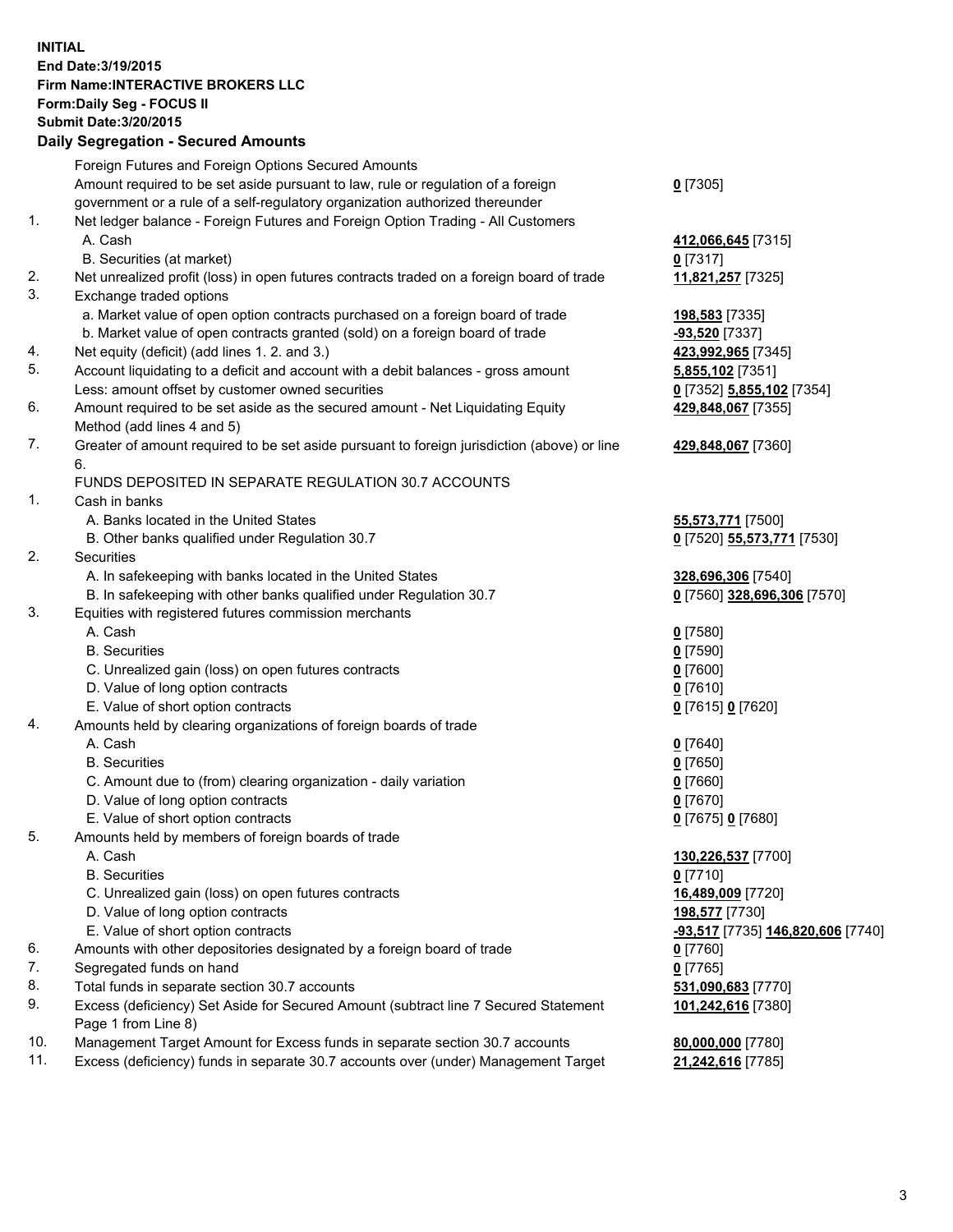**INITIAL End Date:3/19/2015 Firm Name:INTERACTIVE BROKERS LLC Form:Daily Seg - FOCUS II Submit Date:3/20/2015 Daily Segregation - Segregation Statement** SEGREGATION REQUIREMENTS(Section 4d(2) of the CEAct) 1. Net ledger balance A. Cash **2,593,319,178** [7010] B. Securities (at market) **0** [7020] 2. Net unrealized profit (loss) in open futures contracts traded on a contract market **13,145,355** [7030] 3. Exchange traded options A. Add market value of open option contracts purchased on a contract market **115,806,097** [7032] B. Deduct market value of open option contracts granted (sold) on a contract market **-185,220,107** [7033] 4. Net equity (deficit) (add lines 1, 2 and 3) **2,537,050,523** [7040] 5. Accounts liquidating to a deficit and accounts with debit balances - gross amount **2,942,278** [7045] Less: amount offset by customer securities **0** [7047] **2,942,278** [7050] 6. Amount required to be segregated (add lines 4 and 5) **2,539,992,801** [7060] FUNDS IN SEGREGATED ACCOUNTS 7. Deposited in segregated funds bank accounts A. Cash **337,928,618** [7070] B. Securities representing investments of customers' funds (at market) **1,427,346,310** [7080] C. Securities held for particular customers or option customers in lieu of cash (at market) **0** [7090] 8. Margins on deposit with derivatives clearing organizations of contract markets A. Cash **17,214,672** [7100] B. Securities representing investments of customers' funds (at market) **111,047,608** [7110] C. Securities held for particular customers or option customers in lieu of cash (at market) **0** [7120] 9. Net settlement from (to) derivatives clearing organizations of contract markets **4,527,819** [7130] 10. Exchange traded options A. Value of open long option contracts **3,006,975** [7132] B. Value of open short option contracts **-16,564,736** [7133] 11. Net equities with other FCMs A. Net liquidating equity **-17,501,971** [7140] B. Securities representing investments of customers' funds (at market) **952,896,482** [7160] C. Securities held for particular customers or option customers in lieu of cash (at market) **0** [7170] 12. Segregated funds on hand **0** [7150] 13. Total amount in segregation (add lines 7 through 12) **2,819,901,777** [7180] 14. Excess (deficiency) funds in segregation (subtract line 6 from line 13) **279,908,976** [7190] 15. Management Target Amount for Excess funds in segregation **155,000,000** [7194]

16. Excess (deficiency) funds in segregation over (under) Management Target Amount Excess

**124,908,976** [7198]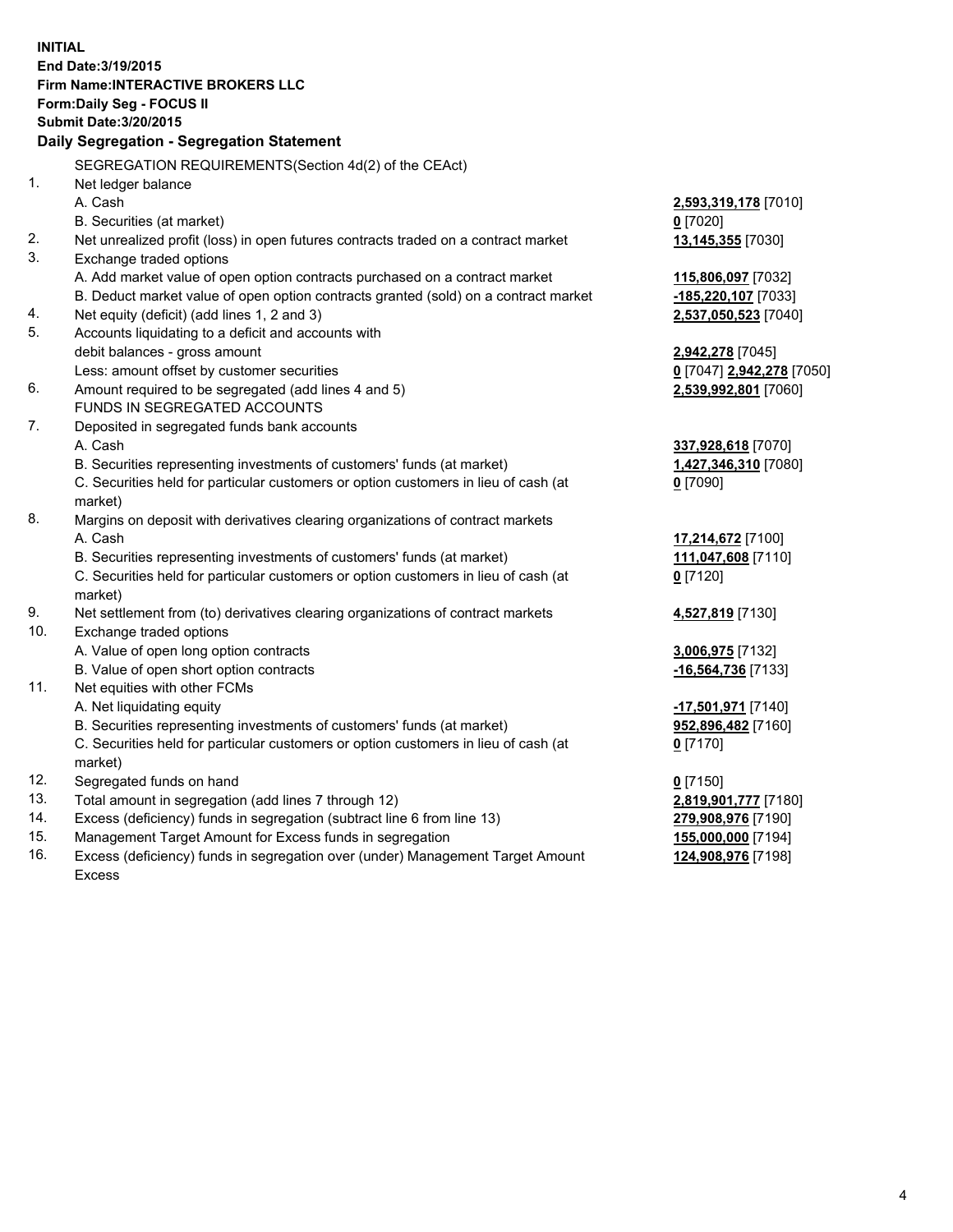## **INITIAL End Date:3/19/2015 Firm Name:INTERACTIVE BROKERS LLC Form:Daily Seg - FOCUS II Submit Date:3/20/2015 Daily Segregation - Supplemental**

| $\blacksquare$           | Total gross margin deficiencies - Segregated Funds Origin                              | 5,965 [9100]   |
|--------------------------|----------------------------------------------------------------------------------------|----------------|
| $\sim$                   | Total gross margin deficiencies - Secured Funds Origin                                 | 540,022 [9101] |
| $\blacksquare$           | Total gross margin deficiencies - Cleared Swaps Customer Collateral Funds Origin       | $0$ [9102]     |
| $\blacksquare$           | Total gross margin deficiencies - Noncustomer and Proprietary Accounts Origin          | $0$ [9103]     |
| $\blacksquare$           | Total number of accounts contributing to total gross margin deficiencies - Segregated  | 2 [9104]       |
|                          | Funds Origin                                                                           |                |
| $\blacksquare$           | Total number of accounts contributing to total gross margin deficiencies - Secured     | $6$ [9105]     |
|                          | <b>Funds Origin</b>                                                                    |                |
| $\blacksquare$           | Total number of accounts contributing to the total gross margin deficiencies - Cleared | $0$ [9106]     |
|                          | Swaps Customer Collateral Funds Origin                                                 |                |
| $\overline{\phantom{a}}$ | Total number of accounts contributing to the total gross margin deficiencies -         | $0$ [9107]     |
|                          | Noncustomer and Proprietary Accounts Origin                                            |                |
| $\overline{\phantom{a}}$ | Upload a copy of the firm's daily margin report the FCM uses to issue margin calls     |                |
|                          | which corresponds with the reporting date.                                             |                |

03.19.2015 Commodity Margin Deficiency Report.xls